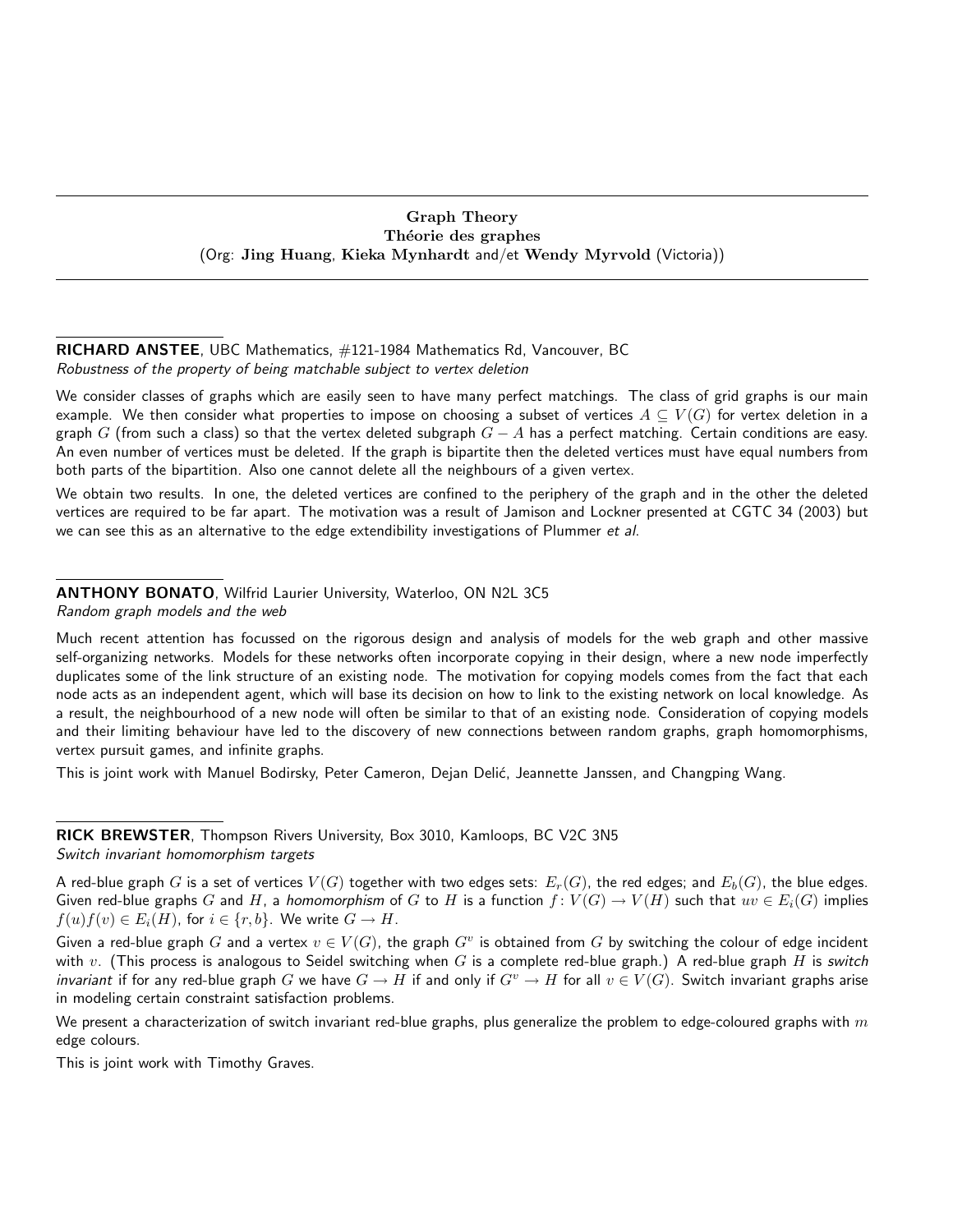# **SEAN DAUGHERTY, University of Victoria**

Exploring the Influence and Total Influence Numbers of a Graph

Recently, the study of social networks has given rise to a graph parameter known as the *influence number:*  $\eta(G)$ . This parameter measures the influence that a vertex subset  $S$  has on the remaining vertices such that each vertex not in  $S$  is influenced by the closest member of  $S$  as follows:  $\eta(S)=\sum_{u\notin S}2^{-d(u,S)}.$  The influence number of a graph is the maximum such value over all possible vertex subsets:  $\eta(G)=\max_{S\subseteq V}\eta(S)$ . A natural extension to the influence number allows each vertex not in  $S$  to be influenced by every vertex in  $S$ . This gives the *total influence number:*  $\eta_T(G)=\max_{S\subseteq V}[\sum_{u\in S}\sum_{v\notin S}2^{-d(u,v)}].$  Other applications include facility location problems where the quality of service decays exponentially with respect to distance. This talk will explore some of the basic results involving the influence and total influence numbers of a graph.

#### DANNY DYER, Memorial University of Newfoundland, St. John's, NL, A1C 5S7 Time constrained searching and sweeping

Graph searching and graph sweeping are often used as real world models in which mobile agents move to capture a mobile intruder. In graph searching, the intruder can only be located on vertices, while in graph sweeping, the intruder can also be located on edges. The most common problem examined with these models is to find the fewest agents which can guarantee the intruder's capture. However, in some situations, agents are "cheap", and we may then insist the intruder be captured quickly. We examine several such cases in variations of the the graph searching and sweeping models.

STEPHEN FINBOW, St. Francis Xavier University, PO Box 5000, Antigonish, Nova Scotia B2G 2W5 Generalisations of Domination, Independence and Irredundance

The study of the concepts of domination, independence and irredundance has led to many generalisations of these concepts in the literature. We consider a method for categorising many of these generalisations into a general framework. The framework is used to find connections between the generalised concepts and allows for many theorems (regarding these connections) to be proven at once.

# **SHANNON FITZPATRICK, University of Prince Edward Island**

Independent Domination, Domination and Chromatic Number

An independent dominating set D is any set of vertices in a graph G such that no vertices in D are adjacent, but every vertex in  $V(G) - D$  is adjacent to a vertex in D. The independent domination number of G, denoted  $i(G)$ , is the cardinality of a minimum independent dominating set.

The following upper bounds have been found by Bollobás & Cockayne and MacGillivray & Seyffarth, respectively:

$$
i(G) \le n - \gamma(G) - \left\lceil \frac{n - \gamma(G)}{\gamma(G)} \right\rceil + 1
$$
  

$$
i(G) \le n - \chi(G) - \left\lceil \frac{n - \chi(G)}{\chi(G)} \right\rceil + 1
$$

where  $n = |V(G)|$ ,  $\gamma(G)$  is the domination number of G and  $\chi(G)$  is the chromatic number of G. I will discuss the characterization of those graphs for which equality is achieved for the first upper bound and the problem of determining those instances for which the first upper bound provides a better result than the second.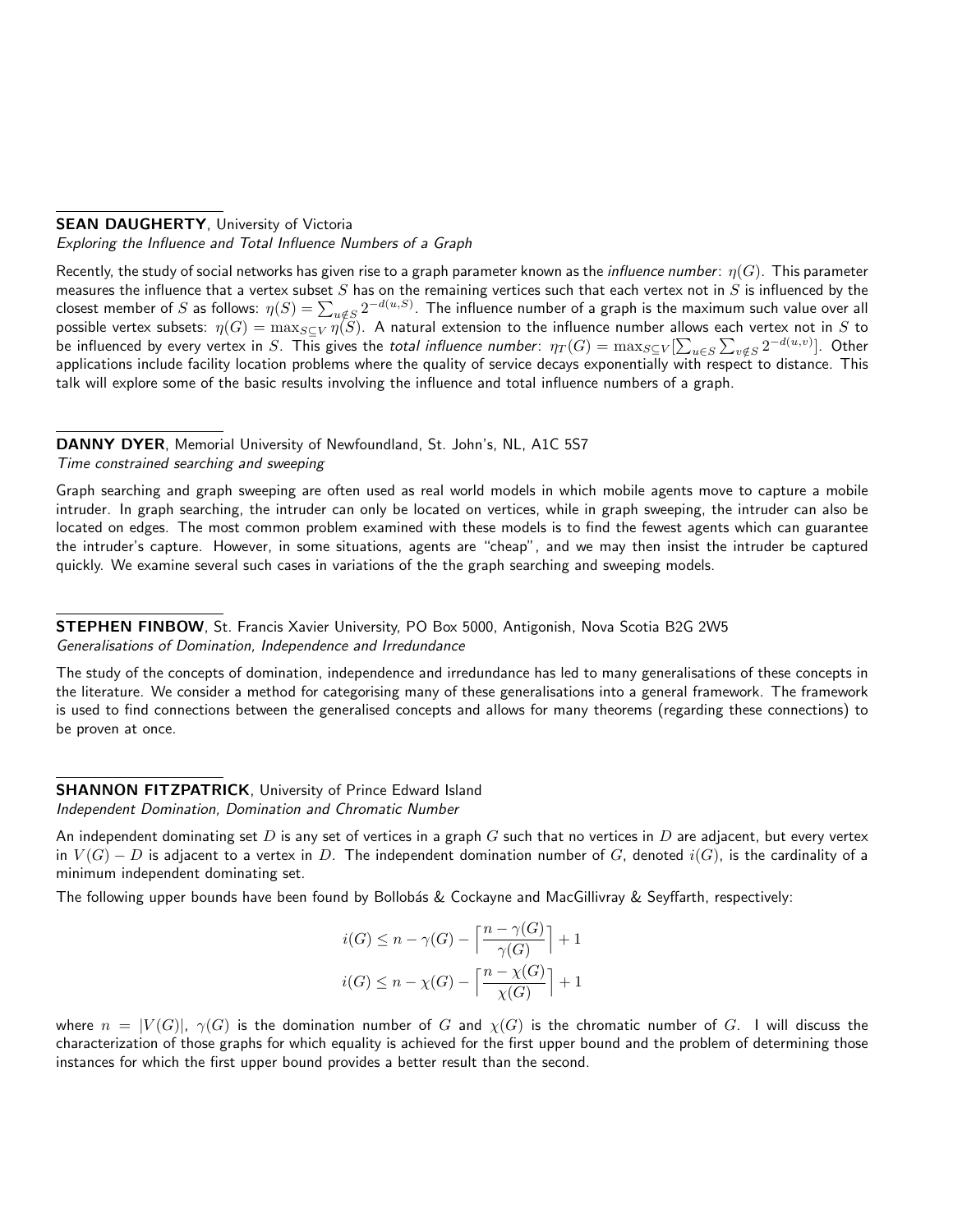#### PATRICK FOWLER, University of Sheffield, UK Cospectrality and the fullerenes

A fullerene polyhedron, representing an all-carbon molecule  $C_n$ , is cubic, with only pentagonal and hexagonal faces (12 and  $n/2-10$ , respectively, by Euler's theorem). The spectrum of the adjacency matrix contains a great deal of qualitative chemical information on optimum electron count, electronic configuration, stability and reactivity of the molecule. Connections between graph theory and these chemical models will be discussed. Cospectral fullerene graphs would be of interest as representing molecules with structures that were different but with (some) identical properties. As yet, no cospectral fullerenes are known, but many pairs of fullerenes with cospectral *duals* have now been found (P. W. Fowler and M. Duncan, to be published). The dual of a fullerene graph is also a polyhedral graph, having all faces triangular, 12 vertices of degree 5 and all others of degree 6; considered as the skeleton of a molecule, it is a model for large boron hydrides, based on extrapolation of the known closo-series of borane anions,  $\mathsf{B}_N\mathsf{H}_N^{2-}$ . A construction for (infinite) families of cospectral fullerene duals will be presented.

LUIS GODDYN, Simon Fraser University, Burnaby, BC V5A 1S6

## Silver Cubes

An  $n \times n$  matrix is silver if, for  $i = 1, \ldots, n$ , every symbol in  $\{1, 2, \ldots, 2n-1\}$  appears as an entry in either row i or column i. An IMO 1997 question introduced this definition, and asked whether a silver matrix of order 1997 exists. (In fact, one exists if and only if  $n = 1$  or n is even.) In this paper we investigate higher dimensional analogs, silver cubes.

Finding the correct generalization is the first challenge. The cells on the main diagonal of a silver matrix are treated specially. What should serve as a "diagonal" in a d-dimensional  $n \times n \times \cdots \times n$  silver cube? We propose that a "diagonal" should be a "maximum independent set in the  $d$ -th cartesian power of the complete graph of order  $n$ ." This definition is motivated by "minimal defining sets" for colouring such graphs. The challenge is to label the cells with symbols  $1, 2, \ldots, d(n-1)+1$  so that, for each cell c on the "diagonal", every symbol appears once in one of the  $d(n-1)+1$  cells orthogonally translated from  $c$ . We present constructions, nonexistence proofs and connections with coding theory and projective geometry.

This is joint work with M. Ghebleh, E. Mahmoodian and M. Verdian-Rizi.

GENA HAHN, Université de Montréal

Recent bounds on the injective chromatic number

We introduced the injective chromatic number in [?] but it had been studied in different guises before. In this talk we review previous results and give new bounds on the number for some classes of graphs.

This is joint work with Alain Doyon, André Raspaud and Weifan Wang.

#### **References**

[1] G. Hahn, J. Kratochvíl, D. Sotteau and J. Širáň, On injective colourings. Discrete Math. 256(2002), 179–192.

BERT HARTNELL, Saint Mary's University, Halifax, Nova Scotia B3H 3C3 Monitoring a Network with fewer Watchpeople: the trade offs

A dominating set  $S$  of a graph is a set of vertices such that every vertex of the graph is either in  $S$  or adjacent to some vertex of  $S$ . In particular, the dominating set is considered static and all vertices of the graph are dominated all of the time. In many applications this may not be practical as resources are simply too limited. Hence we might allow vertices to not be dominated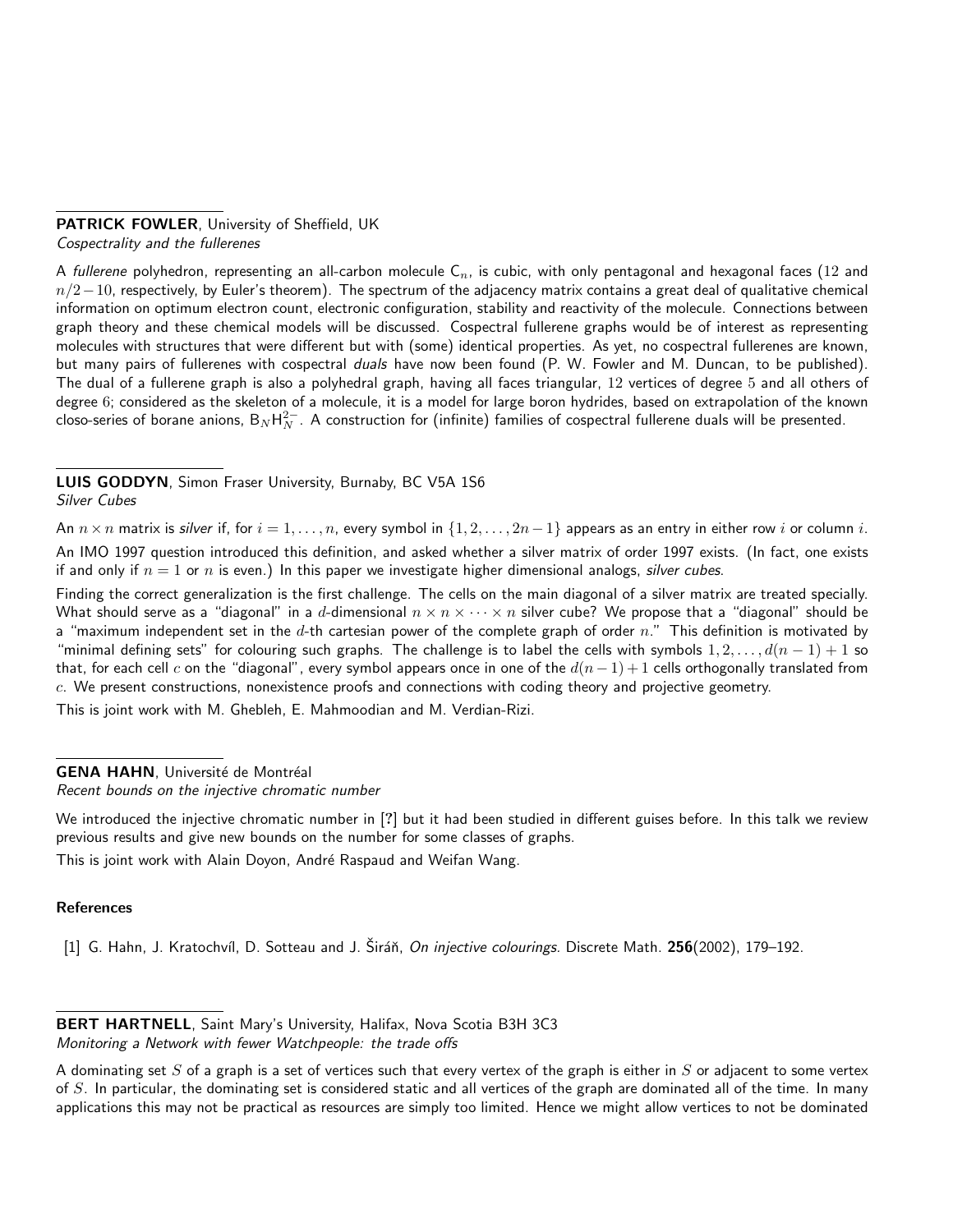for certain periods of time as long as such time intervals are not excessive. Thus we could allow each member of our set to either remain fixed or move to an adjacent vertex in one unit of time. What can be said about the time vertices are not monitored if the dominating set is cut to some fraction of the original number required or by a fixed number? Although more questions than answers will be given, some observations will be outlined.

# NORA HARTSFIELD, Western Washington University, Bellingham, WA 98225-9063, USA Self-dual embeddings of strongly regular self-complementary graphs

An infinite family of self-dual embeddings of strongly regular self-complementary graphs is presented. These embeddings are very highly structured and have the property that if one draws the dual on the same surface, without moving any vertices, the resulting embedding of the complement is also self-dual and all four embeddings are map isomorphic.

PETER HORAK, University of Washington, Tacoma Perfect dominating sets

A perfect dominating set S of distance d in a graph G is a set of its vertices so that each vertex of G is at distance at most d from exactly one vertex of  $S$ . In 1968 Golomb and Welsh conjectured (they formulated their conjecture in terms of Lee-distance error correcting codes) that a perfect dominating set of distance d in the n-dimensional torus  $C_k \times \cdots \times C_k$  exists only in the case for  $n = 1$  and any d or  $n = 2$  and any d or  $d = 1$  and any n. Despite a lot of effort by researchers both in graph theory and in coding theory the conjecture is still open although there are plenty of partial results supporting the conjecture. In this talk we will discuss some variations of the conjecture that are motivated by an application in computer science.

ROSS KANG, Oxford University, Department of Statistics, 1 South Parks Road, Oxford OX1 3TG, United Kingdom The t-improper chromatic number of random graphs

We consider the t-dependence and t-improper chromatic numbers of the Erdős–Rényi random graph. As usual,  $G_{n,p}$  denotes a random graph with vertex set  $[n] = \{1, \ldots, n\}$  in which the edges are chosen independently at random with probability p. The  $t$ -dependence number  $\alpha^t(G)$  of a graph  $G$  is the maximum size of a  $t$ -dependent set—a vertex subset which induces a subgraph of maximum degree at most  $t.$  The  $t$ -improper chromatic number  $\chi^t(G)$  is the smallest number of colours needed in a  $t$ improper colouring—a colouring of the vertices in which colour classes are  $t$ -dependent sets. Note that  $\chi^t(G)\geq |V(G)|/\alpha^t(G)$ and  $\chi^t(G) \geq \chi^{t+1}(G)$  for any graph  $G$ .

Clearly, when  $t = 0$ , we are considering the independence number and chromatic number of random graphs, and the problem of determining the asymptotic behaviour of the chromatic number  $\chi(G_{n,p})$  was once one of the central open problems in random graph theory. We consider a fixed edge-probability  $p$  where  $0< p< 1$ , and  $t=t(n)$ . Our results on  $\chi^t(G_{n,p})$  break into three ranges for  $t(n)$ . We say that a property holds asymptotically almost surely (a.a.s.) if it holds with probability  $\rightarrow 1$  as  $n \rightarrow \infty$ .

- (a) If  $t(n)=o(\log n)$ , then  $\chi^t(G_{n,p})\sim (\frac{1}{2}\log\frac{1}{1-p})\frac{n}{\log n}$  a.a.s. Thus, if the impropriety  $t$  does not grow too fast, then the  $t$ -improper chromatic number is likely to be close to the proper chromatic number.
- (b) If  $t(n) = \Theta(\log n)$ , then  $\chi^t(G_{n,p}) = \Theta(\frac{np}{t})$  a.a.s.
- (c) Lastly, if  $t(n)/\log n \to \infty$ , then  $\chi^t(G_{n,p}) \sim \frac{np}{t}$  a.a.s.

This is joint work with Colin McDiarmid.

Degree Sequence Problems for 3-Hypergraphs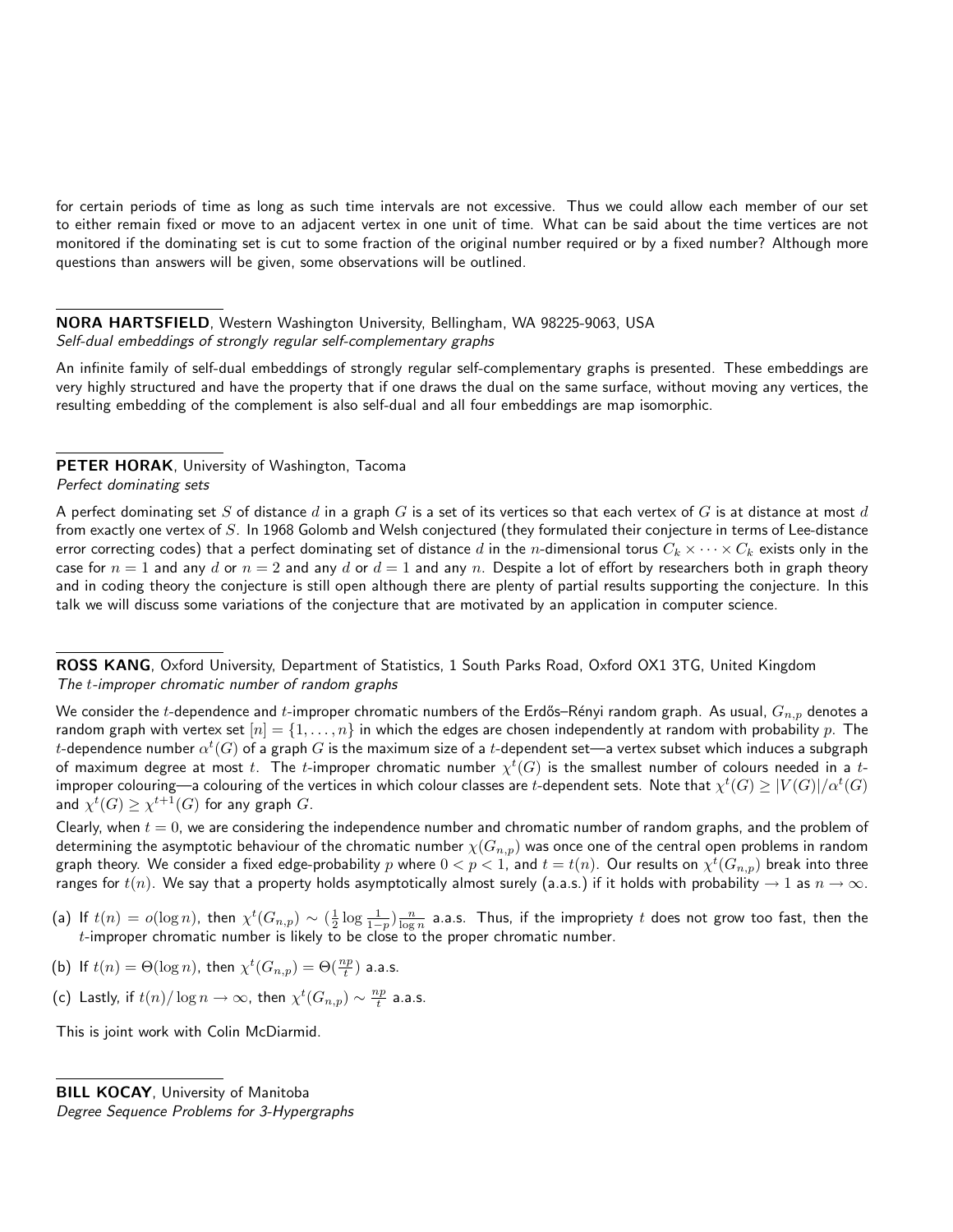The Erdős-Gallai conditions are necessary and sufficient conditions for the existence of a simple graph with a given degree sequence. Much work has been done characterizing the polytope of degree sequences of simple graphs. The corresponding conditions for 3-hypergraphs are still unknown.

A simple 3-hypergraph G consists of a set V of vertices and E of edges, such that each edge is a triple  $u, v, w$  of distinct vertices. Repeated triples are not allowed in G. The degree of a vertex v is  $deg(v)$ , the number of triples containing v. The degree sequence of G is the sequence of degrees  $D(G) = (d_1, d_2, \ldots, d_n)$ , such that  $d_1 \geq d_2 \geq \cdots \geq d_n$ . We ask when a given sequence  $D$  is the degree sequence of a simple 3-hypergraph?

It is still unknown whether this problem has a polynomial-time algorithmic solution, or whether it is NP-complete. Recently Kocay and Li showed that any two 3-hypergraphs with the same degree sequence can be transformed into each other by a sequence of operations known as trades. The proof is based on null-hypergraphs. We describe the structure of null-hypergraphs, and a closely related NP-complete problem for 3-hypergraph degree sequences.

JIM LIU, University of Lethbridge

On the recognition of probe graphs of some self-complementary classes of perfect graphs

In this paper we consider the recognition of some probe graph classes. Given a class of graphs  $G$ , a graph G is a probe graph of G if its vertices can be partitioned into a set  $\mathbb P$  of probes and an independent set N of nonprobes, such that G can be extended to a graph of  $G$  by adding edges between certain nonprobes. We show that there are polynomial-time recognition algorithms for probe cographs, probe  $P_4$ -reducible graphs, probe  $P_4$ -sparse graphs, and probe splitgraphs.

Joint work with Maw-Shang Chang, Ton Kloks, Dieter Kratsch and Sheng-Lung Peng.

#### JOY MORRIS, University of Lethbridge, Lethbridge, AB T1K 6R4

#### Cyclic Hamiltonian (Near-)Decompositions of the Complete Graph

It has been proven that the complete graph on  $n$  vertices can be decomposed into Hamiltonian cycles, whenever  $n$  is odd. Similarly, if we remove a 1-factor (perfect matching) from the complete graph on an even number of vertices, the remaining graph can always be decomposed into Hamiltonian cycles; this is what is referred to as a near-decomposition. To make the problem interesting again, we put constraints on the Hamiltonian cycles that we allow to be in the decomposition. A cyclic Hamiltonian decomposition of the complete graph is a decomposition of the complete graph into Hamiltonian cycles, in such a way as to ensure that rotating any cycle in the decomposition gives us a (possibly different) cycle in the decomposition. It has been proven that a cyclic Hamiltonian decomposition of the complete graph on  $n$  vertices always exists when  $n$  is odd, as long as  $n\neq 15$  and  $n\neq p^\alpha$ , where  $p$  is prime and  $\alpha>1$ , and that these constraints are necessary. We prove that when  $n$ is even, cyclic Hamiltonian near-decompositions of the complete graph on  $n$  vertices exist if and only if  $n\neq 2p^\alpha$  where  $p$  is prime, and  $n$  is either 2 or 4 (mod 8).

WENDY MYRVOLD, University of Victoria, Dept. of Computer Science Fast Enumeration of All Independent Sets of a Graph

An independent set of a graph  $G$  is a set of vertices of  $G$  which are pairwise non-adjacent. There are many applications for which the input is a graph  $G$  with a large symmetry group and the goal is to generate either all of the independent sets or all of the maximum independent sets up to isomorphism. We present a very fast practical algorithm for this problem. The tactic can also be applied to many other problems: some examples are generation of all colourings or matchings of a graph up to isomorphism. Two applications are given to illustrate the utility of this algorithm: finding all independent sets of the C60 and C70 fullerenes, and also the problem of finding a maximum set of vertices at distance four or more in the 120-cell.

This is joint work with Patrick Fowler.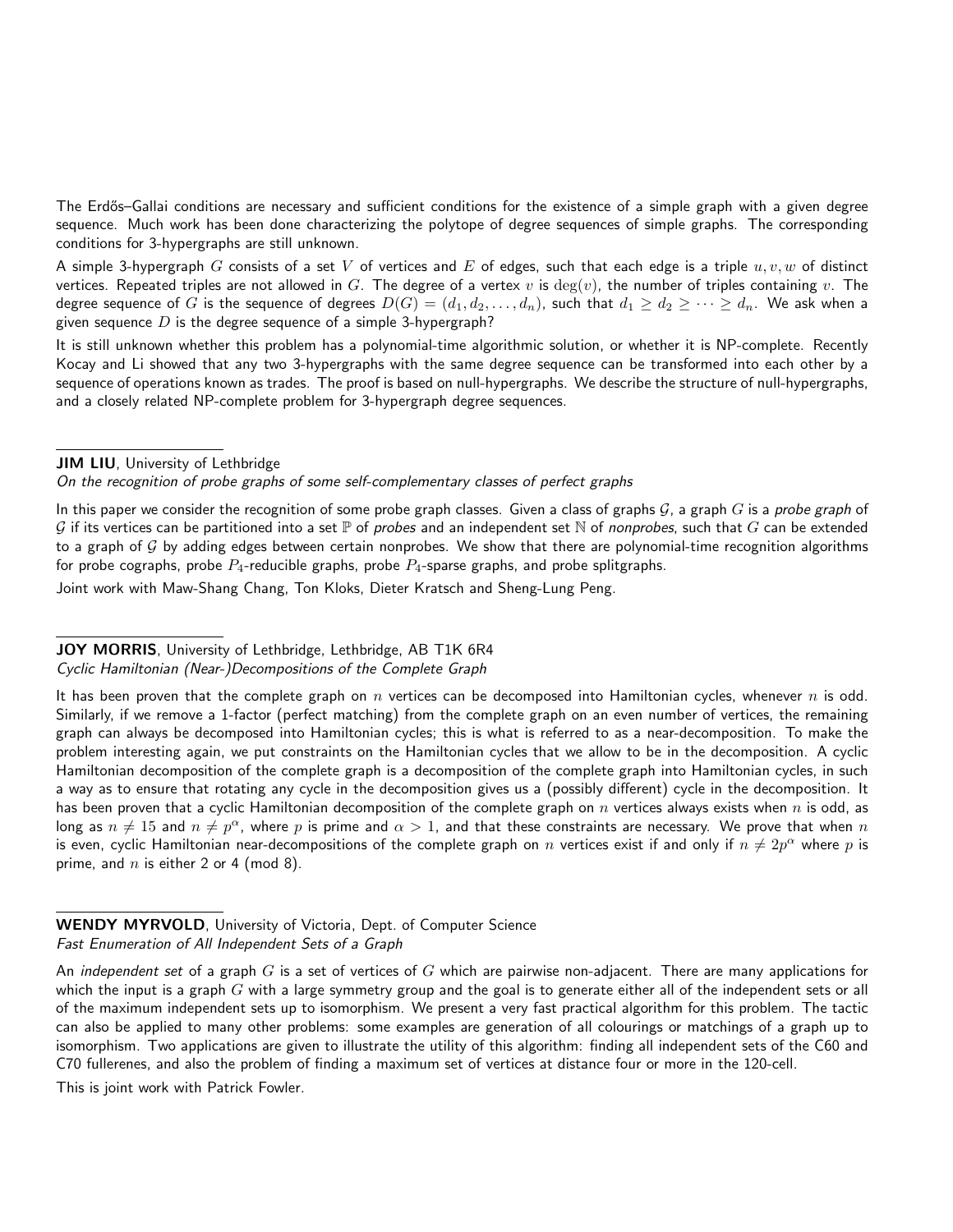## ORTRUD OELLERMANN, University of Winnipeg, 515 Portage Avenue, Winnipeg

The Strong Metric Dimension of a Graph

Let G be a connected graph. A vertex w is said to strongly resolve a pair  $u, v$  of vertices of G if there exists some shortest  $u - w$  path containing v or some shortest  $v - w$  path containing u. A set W of vertices is a strong resolving set for G if every pair of vertices of G is strongly resolved by some vertex of  $W$ . A smallest strong resolving set for G is called a strong basis for  $G$  and its cardinality the strong dimension of  $G$ . We begin with a motivation and an overview of this invariant and a related invariant, namely the metric dimension of a graph. We then show that the problem of finding the strong dimension of a connected graph can be transformed to the problem of finding the vertex covering number of a graph. Moreover, this invariant is shown to be NP-hard.

Joint work with J. Peters-Fransen.

DAVID PIKE, Memorial University of Newfoundland, St. John's, Newfoundland Pancyclic PBD block-intersection graphs

A pairwise balanced design PBD $(v, K, \lambda)$  consists of a set V of cardinality v, a set K of positive integers, and a set B of subsets of V with the properties that  $|b| \in \mathcal{K}$  for each  $b \in \mathcal{B}$ , and each pair of elements from V occurs in exactly  $\lambda$  of the subsets in  $\beta$ . The elements of  $\beta$  are known as the blocks of the design.

Given a combinatorial design D with block set B, its block-intersection graph  $G<sub>D</sub>$  is the graph having vertex set B such that two vertices  $b_1$  and  $b_2$  are adjacent if and only if  $b_1$  and  $b_2$  have non-empty intersection.

Hare showed in 1995 that if D is a PBD $(v, K, 1)$  with  $\min K \geqslant 3$ , then  $G_{\mathcal{D}}$  is edge-pancyclic (*i.e.*, each edge of  $G_{\mathcal{D}}$  is contained in a cycle of each length  $\ell = 3, 4, \ldots, |V(G_{\mathcal{D}})|$ . In this presentation we consider block-intersection graphs of pairwise balanced designs PBD $(v, K, \lambda)$  for which  $\lambda \geq 2$ .

This is joint work with Graham Case.

# MATEJA SAJNA, University of Ottawa, Department of Mathematics and Statistics, 585 King Edward Avenue, Ottawa, ON K1N 6N5

Two models for transitive closure of bipolar weighted digraphs

A bipolar weighted digraph is a digraph together with a weight function and a sign function on the arcs such that the weight of each arc lies in the interval [0,1] and no two parallel arcs have the same sign. Bipolar weighted digraphs are natural models for so-called fuzzy cognitive maps, which are used in science, engineering, and the social sciences to represent a body of knowledge. It has been noted in the literature that a transitive closure of a bipolar weighted digraph contains useful new information for the fuzzy cognitive map it models.

It is natural to define a transitive closure of a bipolar weighted digraph  $D=(V,A)$  as a bipolar weighted digraph  $D^*=(V,A^*)$ such that an arc  $(u,v)$  of sign  $s$  is in  $A^*$  if and only if  $D$  has a directed  $(u,v)$ -walk of sign  $s$  (where the sign of a directed walk is defined as the product of signs of all its arcs). But what weight should be assigned to  $(u, v)$  in  $D^*$ ? We propose two models: the bipolar fuzzy digraph model, which has been previously considered in some form in fuzzy systems research, and the new bipolar random digraph model. A bipolar fuzzy digraph consists of two fuzzy relations on the set  $V$  (that is, the arc weights are viewed as degrees of membership), and its transitive closure is a combined transitive closure of the two fuzzy relations. In a random digraph model, on the other hand, the arc weights are viewed as probabilities, and the weight of an arc  $(u, v)$  of sign s in the transitive closure is defined as the probability of having a directed  $(u, v)$ -walk of sign s in D. While a version of Roy–Warshall's algorithm efficiently computes the transitive closure of a bipolar fuzzy digraph, the problem is computationally hard for bipolar random digraphs. However, we describe several approaches that allow computation at least for the types and sizes of fuzzy cognitive maps we have dealt with in practice.